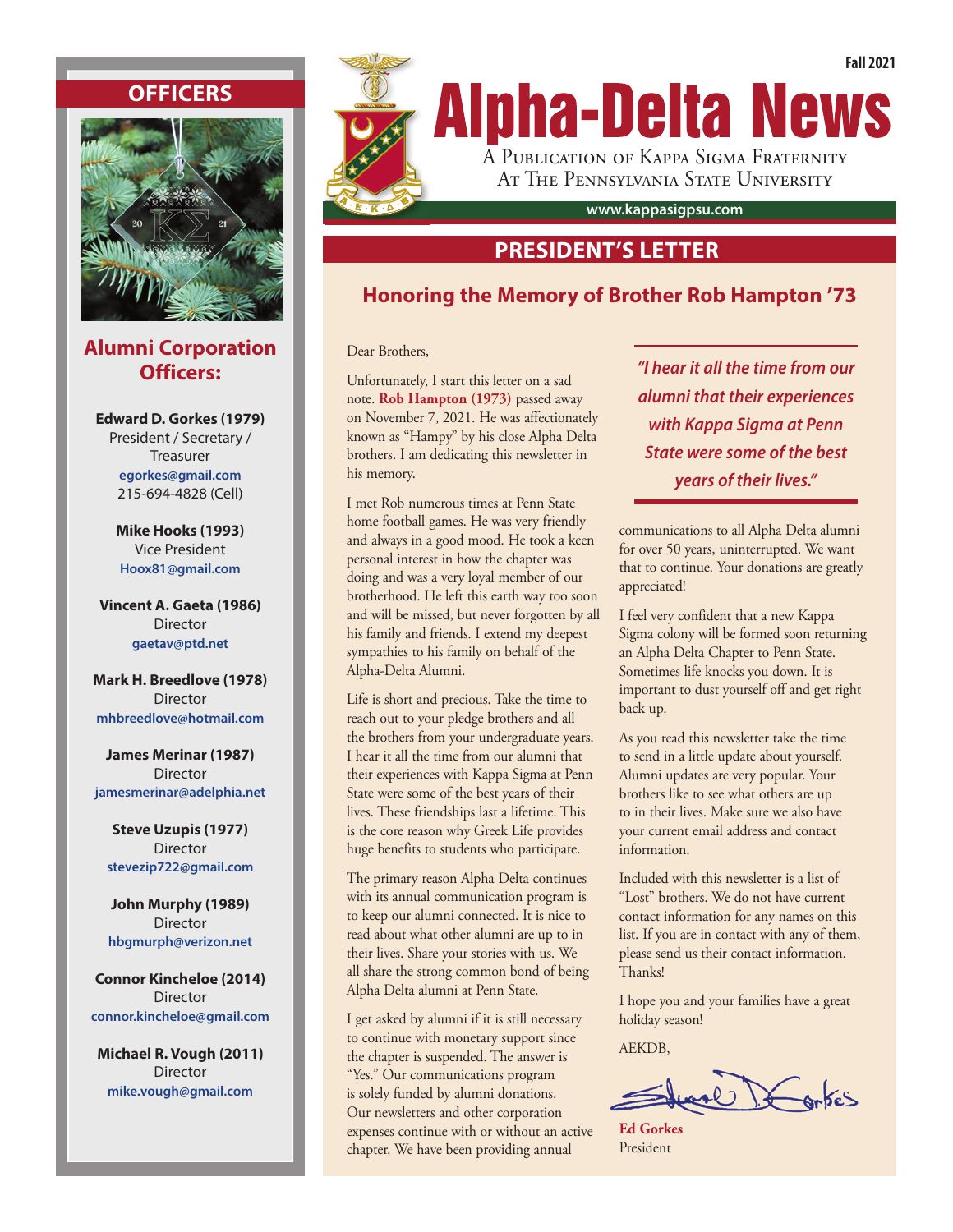## **IN MEMORIAM**

### **Kappa Sigma Says a Sad Goodbye to Brother Robert Hampton '73**

It is with great sadness we report the passing of **Robert (Rob) Wesley Hampton**, age 70, who went to be with the Lord on Sunday November 7, 2021 in State College, Pennsylvania.

Born on August 20, 1951, in Philadelphia, Pennsylvania to Edna and Robert Hampton, Rob graduated from St. James Catholic High School in 1969. It was in high school, where he played on the golf team, that he developed his lifelong love of the game.

#### **Time at Penn State**

Also while in high school Rob worked as a caddy at Springhaven Country Club. There, he received the J. Wood Platt Caddie Scholarship Trust, awarded to deserving caddies. This scholarship allowed him to attend the Pennsylvania State University and graduate in 1973 with a Bachelor of Science in Accounting.

Rob pledged Kappa Sigma and served as President during his senior year. While in college, he came to love all things Penn State and met his future bride Jenifer (Jennie) Bryan. Rob and Jennie were married in 1974 in State College and were married for 46 years.

#### **A Successful Career**

After graduation in 1973, Rob's career took him to Price Waterhouse and Co. Philadelphia in public accounting where he earned his CPA license and eventually transferred to Houston, TX, in 1980 as a Senior Manager.

Rob quickly took a liking to Houston and



*"From the fraternity house to his neighborhood, Rob made many dear friends over his lifetime."*

Texas culture and made it his family's home for the next 41 years. After leaving Price Waterhouse and Co. in 1986 he worked for a variety of different companies. While he attributed much of his success to luck, everyone who knew him suspect it may have had something to do with hard work.

### **Family and Hobbies**

Outside of his career, Rob loved golf, travel, wine, his cars, and adopting the newest technology. Rob's hobby of photography ensured that his family's memories were well documented. You could often find him playing 18 holes at one of the many country clubs of which he was a member.

In 2007, Rob and Jennie purchased a second home in State College where they spent the Fall enjoying Penn State tailgates, football games, and hosting friends and family. He was quick to make his guests a cocktail, preferably a Crown Royal Manhattan. From the fraternity house to his neighborhood, Rob made many dear friends over his lifetime. Always positive, practical, a little impatient, and friendly, he will be dearly missed.

Our thoughts and prayers are with Rob's beloved wife, Jennie Hampton; his brother, Bruce Hampton; his children, John Hampton and his wife, Julia, and Becky Greene and her husband, Mike.

In lieu of flowers, donations can be made to the J. Wood Platt Caddie Scholarship Trust (**https://plattscholar.org/donate**) or the Penn State Golf Teaching Research Center (**https:// raise.psu.edu/GTRCRenovation**) in honor of Rob Hampton.

For Rob's obituary, visit **https://www. legacy.com/Link.asp?I=LS000200619672**

### **Kappa Sigma Brothers Fondly Remember Robert Hampton '73**

Many brothers expressed their shock and sadness at the loss of Brother Hampton. Below are just a few of the heartfelt comments from brothers when they heard of Rob's passing.

#### **John Wray (Gunner) (1973)**

Please keep all of Hampy's loved ones in your thoughts and prayers. Rob was a loyal Alpha Delta and will be sorely missed. Rest in Peace Hampy.

#### **William (Ace) Vitori (1973)**

Really hard to believe. I've been thinking a lot this week to my memories of Rob during my sophomore year when he was one of my Kappa Sig roommates. Just so hard to take in. He was such a good guy with never a bad word to say about anyone. The world just lost a great and wonderful man. I'm proud to call him my brother.

#### **Charlie Fey (1971)**

Oh my God, this is shocking and very sad. Hampy was a great guy and a fantastic brother. My condolences to Hampy's family and all my Kappa Sig brothers, friends and family.

#### **David Link (1972)**

The memories of Hampy as a pledge and brother will remain with me until I join him. My condolences to everyone who knew and loved him. Rest in Peace Hampy.

#### **Ronald Stiteler (1971)**

Hampy, you will never be forgotten. Rest in peace my brother. Jen, so deeply sorry for your loss.

#### **Harry Flick Jr. (1969)**

Very sad news. This underscores the importance for all of us to gather more frequently for reunions and to make an ardent attempt to attend them when thoughtful brothers work hard to pull together all the details. AEKDB

#### **Harvey Thompson (1969)**

May God bless and comfort Hampy and his family... AEKDB

#### **Jim Lang (1972)**

Very, very sorry to receive this news. I hate to receive these emails. Hampy was a wonderful brother and it appears leaving a great family to carry on. I will keep all Hampy's loved ones in my thoughts and prayers. RIP – Hampy

#### **Thomas Hall (1972)**

I will always remember Hampy as one of the most jovial and friendly people I've ever met. He never had a bad word for anyone. He was truly an inspiration. So sad to hear this news. AEKDB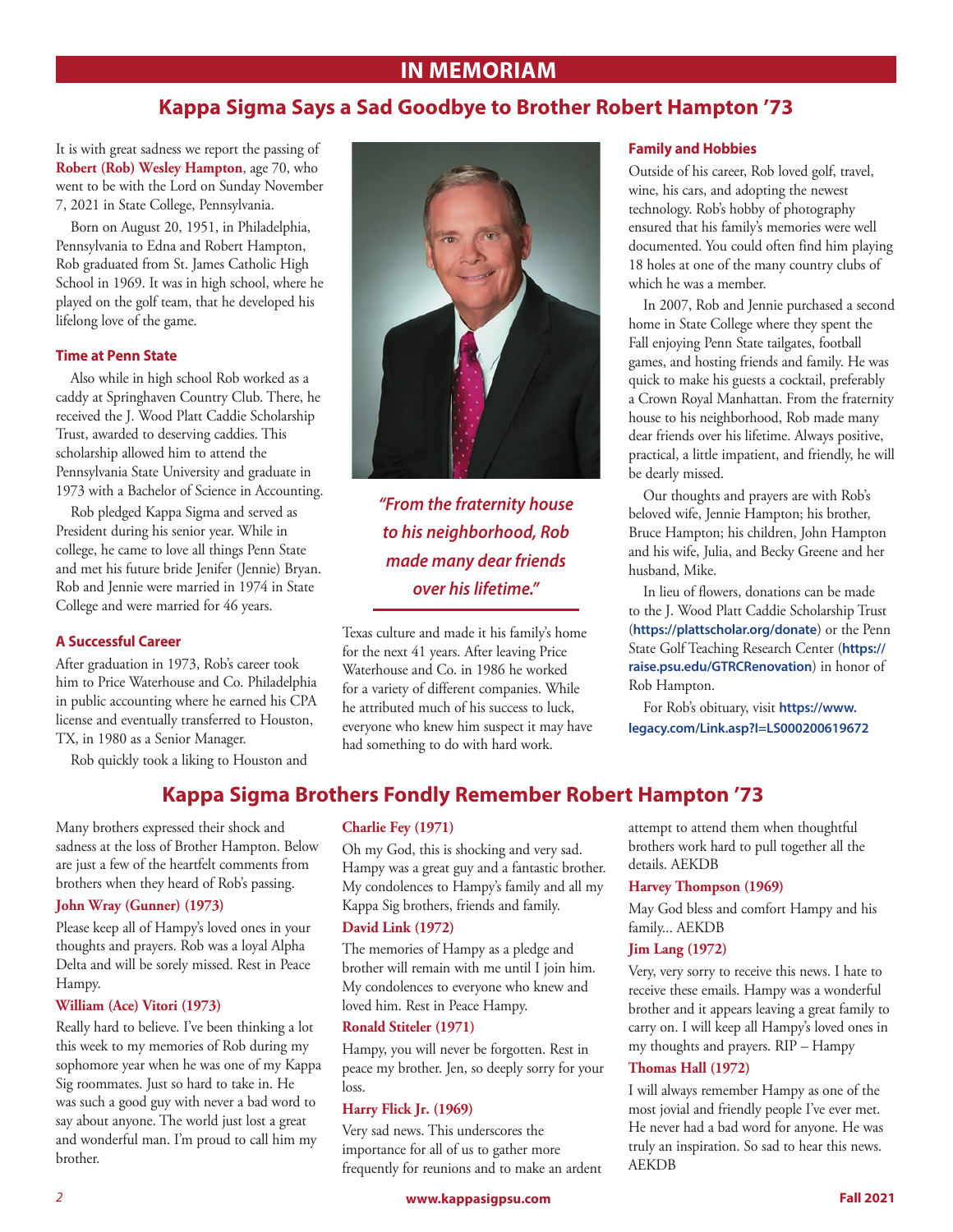### **THE BONDS THAT MATTER MOST**

### **If Relationships Have Been Suffering in the Modern World, COVID May Provide an Opportunity to Start Again**

*The Wall Street Journal* recently ran an article entitled "Five Principles for a Better Post-Pandemic You" by Brad Stulberg. The article talks about the many ways the stresses of modern life were made worse by COVID. The constant pull of technology on our time and attention, the feeling that if we step away too long, we're going to miss something, and the burnout many people experience because of the constant pull—all of these feelings were only increased when we all moved to Zoom calls and started working out of our home offices.

 What attracted us to the article though, is its focus on the importance of the relationships in our lives. As the last two paragraphs of the article say:

 "On our deathbeds we are likely to dwell not on that big promotion, glittering award or other outward achievement but on the bonds we forged with other people along the way. Deep community provides us with spaces where we can support each other through ups and downs. It's where we find the relationships that keep us grounded.

 These principles have always been the foundation of a good life, but in the rush and anxiety of modern work, we've lost sight of them. The disruption of the pandemic has given us an opportunity to reconsider—and to start again.'

 As fraternity brothers, we understand perhaps more than most, the importance of having a community and the bonds that allows us to build. Shared experiences, common goals, and coming through it all stronger and together, is what brings all of us here years, and even decades, after graduation.

 Think about your own experiences during COVID. Did they bring you closer to the people who really matter in your life? Did you lean on your community and let them lean on you?

 Many people found themselves getting back to basics – baking bread, playing games, and coming up with creative ways to keep themselves occupied in a productive manner. Getting back to basics also meant spending more time with loved ones, touching base with neighbors and friends, and reconnecting with old friends who meant so much to us in the past.



*"On our deathbeds we are likely to dwell not on that big promotion, glittering award or other outward achievement but on the bonds we forged with other people along the way." – Brad Stulberg*

 As much as COVID has put distance between people, it has also given us some time and space to step back and think about what's important – relationships, bonds, and community. We hope everyone carries this forward well past the days of COVID.

 The article is based on Stulberg's new book, *The Practice of Groundedness*, where he talks about getting moving even if you're not feeling great, starting where you are, and building a solid foundation on which to build.

As we continue to live with COVID,

and hopefully one day soon move on from COVID, it's helpful to keep in mind what really matters – the relationships in our lives with our families, friends, community, and fraternity brothers.

\_\_\_\_\_\_\_\_\_\_\_\_\_\_\_\_\_\_\_\_\_\_\_\_\_\_\_\_\_\_\_\_\_\_\_

Brad Stulberg is the coauthor of *Peak Performance* and *The Passion Paradox.*  His work has appeared in the *New York Times*, *Wall Street Journal*, *Los Angeles Times*, *Wired*, *Forbes*, and more, and he is a contributing editor to *Outside Magazine*.

# **2022 FOOTBALL SCHEDULE**

### **It's Never Too Soon to Plan for Football Season**



**Penn State University 2022 Football Schedule** All times TBD

| Sep 3            | @ Purdue               |
|------------------|------------------------|
| Sep 10           | vs. Ohio               |
| Sep 17           | @ Auburn               |
| Sep 24           | vs. Central Michigan   |
| Oct 1            | vs. Ohio State         |
| Oct 8            | @ Michigan             |
| Oct 15           | vs. Illinois           |
| Oct 29           | vs. Michigan State     |
| Nov <sub>5</sub> | @ Indiana              |
| Nov $12$         | vs. Maryland           |
| <b>Nov 19</b>    | vs. Minnesota          |
| <b>Nov 26</b>    | @ Rutgers              |
| April 23         | <b>Blue White Game</b> |
|                  |                        |